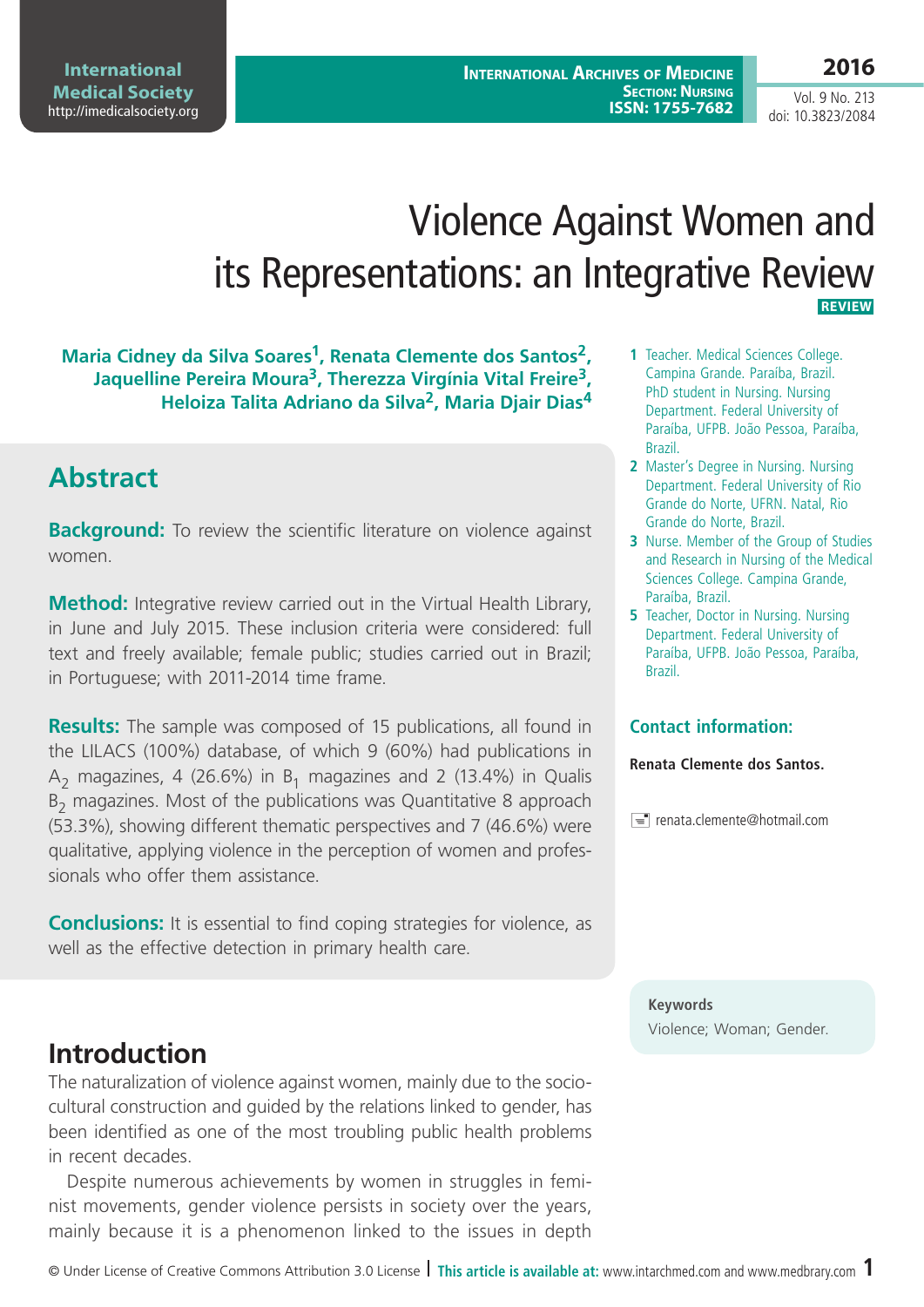**2016**

gender inequalities and patriarchal culture that still exists today.

Recent studies indicate that in the period of 2001- 2011, the Mortality Information System recorded a total of 44,231 deaths of women for aggression, showing that the numbers of all women affected by death aggression little changed after the term of the Maria da Penha Law, which was enacted on August 7th, 2006, demonstrating that without concerted effort to change the culture of naturalization of this event, the problem of violence against women will be passed on from generation to generation. [1]

Although the data show little difference between these rates, it is known that after the Maria da Penha Law the number of women seeking protection in law is notorious, and consequently they left the invisibility which characterizes the violence against women cycle. The encouragement of these women to denounce the aggressors occurs due to the greater amount of information about their rights and the knowledge of the law, which has been widely publicized. [2]

The visibility and recognition that the violence problem has acquired by society is the result of a process that extends to today on mobilizing and organizing movements, that don't mute for the historic violence perpetuated against women.

Considering the relevance of the proposed thematic, we posed these questions: What do the results of the studies already published indicate on violence against women?

In this view, the present study aims to analyze the scientific literature on violence against women and the results presented in publications as well as to characterize them according to the type of study, periodic and region of Brazil where they were performed.

### **Methods**

This is an integrative review, with qualitative approach to periods from January 1st, 2011 to December 31st, 2014, related to violence against women and gender implications.

This type of method aims to deepen understand the theme, gathering and organizing the research on the subject in a systematic and orderly manner. [3]

For the preparation of this integrative review, there were covered six construction stages: defining the research question, designing the inclusion and exclusion criteria, database definition, choosing of descriptors used in the research, data analysis, presenting results and finally performing the synthesis of knowledge. [3]

Search in pairs was carried out in the Virtual Library of Health (BVS), in independent manner, by this guiding question: What do the results of the studies already published indicate on violence against women? From the descriptors base in Health Sciences (DeCS), the following descriptors were defined: Gender, Women and Violence, then these were applied separately to the BVS. For the "Woman" descriptor, there were identified in said library 59,669 journals. For the "Violence" descriptor, there were 43,727 journals and for the "Gender" descriptor, there were 107,354 **(Figure 1)**.



Then, the Boolean operators "Woman" and "Violence" and "Gender" were applied, emerging from an initial population of 817 journals. From the inclusion criteria: journals indexed in the BVS, full text and available for free, female audience, in the region of Brazil, in Portuguese language, with time frame between 2011 and 2014. A sample of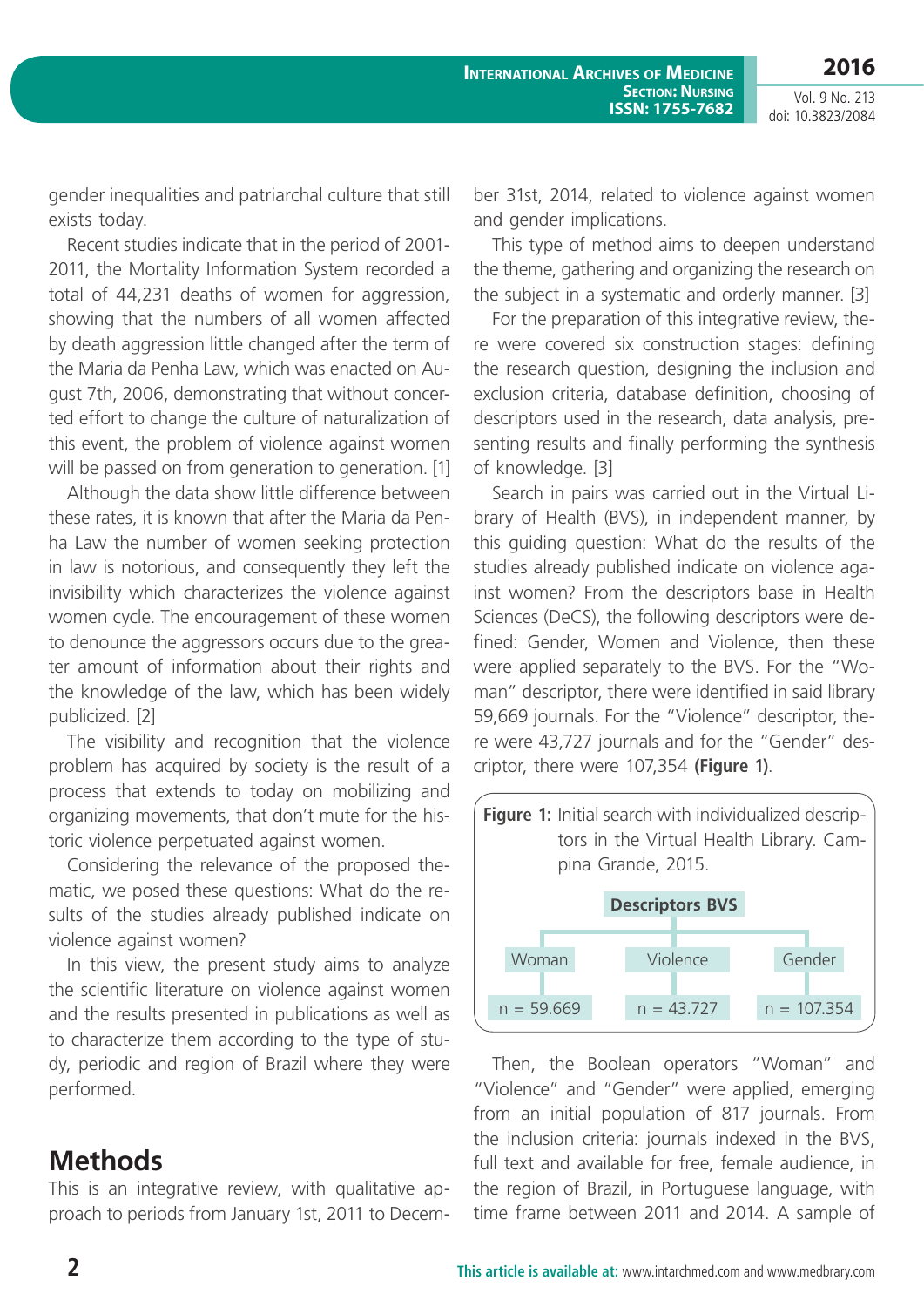**International Archives of Medicine SECTION: NURSING ISSN: 1755-7682**

**2016** Vol. 9 No. 213

doi: 10.3823/2084

17 journals resulted in the end of the search. The identification of the articles according to the author, year, volume, title, objectives, methodology, results and conclusion **(Figure 2)**.



Of the 17 selected journals, two publications were excluded, one by not showing the name of the journal, year of publication and volume, and the other because it was a summary, resulting in a final sample of 15 journals, all indexed in LILACS database.

Aimed at reducing biases of research and giving greater reliability, we used an instrument to assess the methodological rigor of the journals pointing their levels of evidence, which can range from I to VI. [3]

In the next phase, a reading of selected articles was performed. And the data were collected from the preparation of a summary table established by the researchers, which ensured that the review was developed with scientific rigor, guided by the following: article title, year, location, approach, periodic, Qualis of the publications and level of evidence.

After selecting and reading the articles, there were considered all aspects and meanings involved in each of them and identified the main ideas of the content related to the topic of study in the pursuit of themes which characterized the present analysis. And at the end of this exercise, the following categories emerged: Quantitative approach, Qualitative approach: The victim's perception of violence and Qualitative approach: professionals' perception.

### **Results**

From the research carried out in the BVS, the sample of this review totaled 15 items **(Table 1)**, all found in the LILACS database.

The analysis pointed out that there was no significant prevalence regarding the methodological approach employed in the research. Of the 15 arti-

**Table 1.** Table 1 – Characterization of the articles found. Campina Grande/PB, Brazil, 2015..

| N. | <b>Title</b>                                                                                                                                           | Year | <b>Location</b>      | <b>Approach</b> | <b>Journal</b>                    | <b>Qualis</b>  | Level of<br><b>Evidence</b> |
|----|--------------------------------------------------------------------------------------------------------------------------------------------------------|------|----------------------|-----------------|-----------------------------------|----------------|-----------------------------|
|    | Social resources to support women in situation<br>of violence in Ribeirão Preto, SP, in the<br>perspective of key informants                           | 2011 | São Paulo            | Qualitative     | Interface                         | <b>B2</b>      | IV                          |
| 2  | Domestic violence against women and<br>professional intervention in primary healthcare:<br>an ethnographic study in Matinhos, Paraná<br>State, Brazil. | 2013 | Paraná               | Qualitative     | Cadernos<br>de Saúde<br>Pública   | A <sub>2</sub> | IV                          |
| 3  | Typical actions from women reporting violence: 2011<br>contributions to nursing                                                                        |      | Rio Grande<br>do Sul | Qualitative     | <b>UERJ Nursing B1</b><br>Journal |                | IV                          |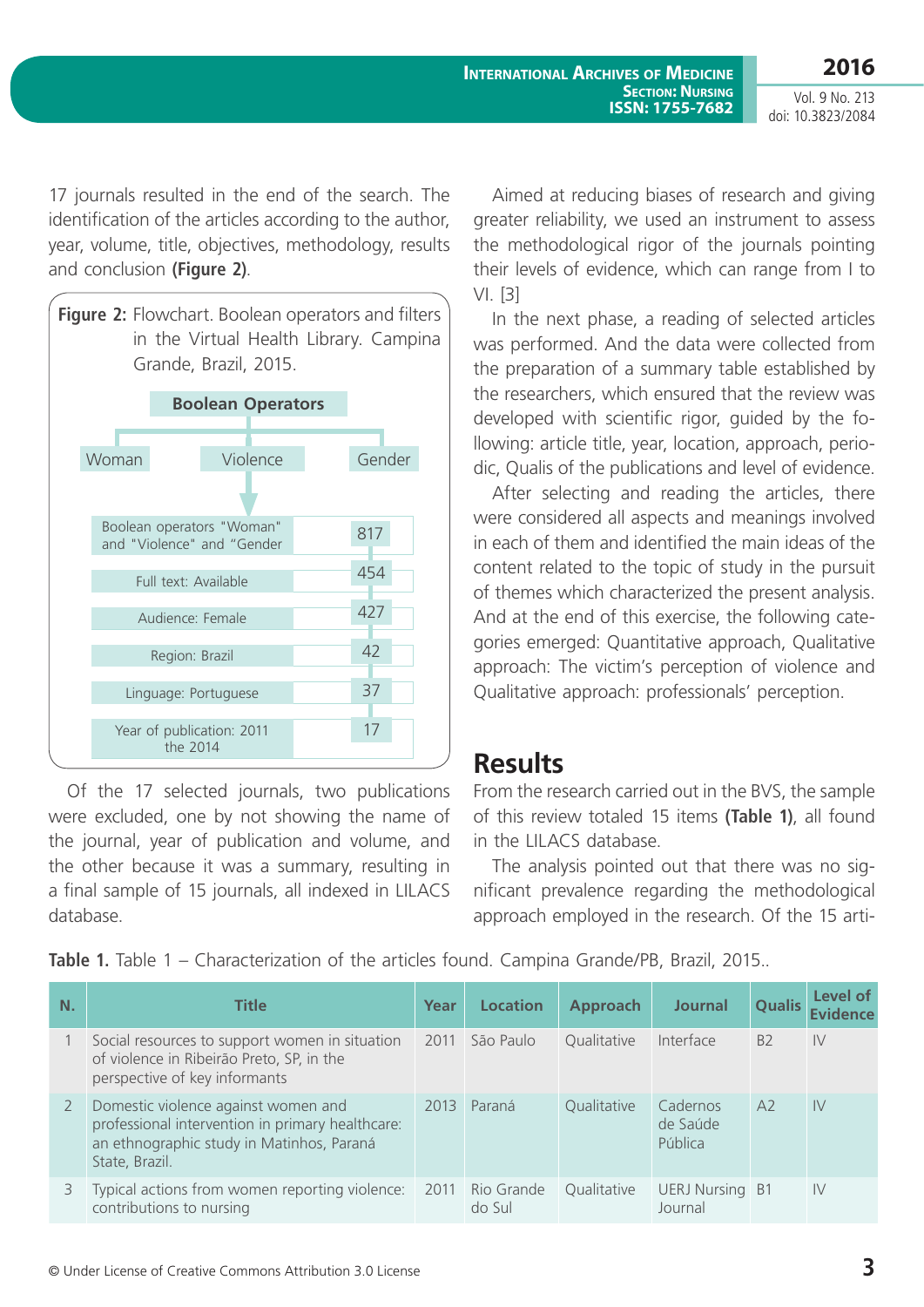#### **International Archives of Medicine SECTION: NURSING ISSN: 1755-7682**

Vol. 9 No. 213 doi: 10.3823/2084

| N. | <b>Title</b>                                                                                                                                                                       | Year | <b>Location</b>      | <b>Approach</b> | <b>Journal</b>                     | <b>Qualis</b>  | <b>Level of</b><br><b>Evidence</b> |
|----|------------------------------------------------------------------------------------------------------------------------------------------------------------------------------------|------|----------------------|-----------------|------------------------------------|----------------|------------------------------------|
| 4  | Combating violence against women: service<br>network personnel's Perceptions                                                                                                       | 2012 | <b>Bahia</b>         | Qualitative     | <b>UERJ Nursing</b><br>Journal     | B <sub>1</sub> | $\mathsf{IV}$                      |
| 5  | Impact of Maria da Penha Law on female<br>mortality due to aggression in Brazil, 2001-2011                                                                                         | 2013 | <b>Brasilia</b>      | Quantitative    | Epidemiol.<br>Serv. Saúde          | B <sub>2</sub> | $\vee$                             |
| 6  | Sexual violence: a descriptive study of rape<br>victims and care in a university referral center in<br>São Paulo State, Brazil                                                     | 2013 | São Paulo            | Quantitative    | Cadernos<br>de Saúde<br>Pública    | A2             | $\mathsf{IV}$                      |
| 7  | Characteristics of women victims of sexual<br>violence and their compliance with outpatient<br>follow-up: time trends at a referral center in<br>Campinas, São Paulo State, Brazil | 2011 | São Paulo            | Quantitative    | Cadernos<br>de Saúde<br>Pública    | A2             | $\mathsf{IV}$                      |
| 8  | Spatial analysis of domestic violence against<br>women from 2002 to 2005 in João Pessoa,<br>Paraíba State, Brazil                                                                  | 2012 | Paraíba              | Quantitative    | Cadernos<br>de Saúde<br>Pública    | A2             | $\mathsf{IV}$                      |
| 9  | Critical trajectories of female victims of gender<br>violence: discourse analysis of women and staff<br>professionals in Porto Alegre, Rio Grande do Sul<br>State, Brazil          | 2011 | Rio Grande<br>do Sul | Qualitative     | Cadernos<br>de Saúde<br>Pública    | A2             | $\mathsf{IV}$                      |
| 10 | Violence against women in the perspective of<br>community health agents.                                                                                                           | 2013 | Rio Grande<br>do Sul | Qualitative     | Revista<br>Gaúcha de<br>Enfermagem | B1             | $\mathsf{IV}$                      |
| 11 | Social medical themes and the health<br>intervention: violence against women in the<br>professional's discourse                                                                    | 2011 | São Paulo            | Qualitative     | Ciência e<br>Saúde                 | <b>B1</b>      | $\mathsf{IV}$                      |
| 12 | External causes of maternal mortality: proposal<br>for classification                                                                                                              | 2013 | Pernambuco           | Quantitative    | Revista<br>de Saúde<br>Pública     | A2             | $\vee$                             |
| 13 | Femicides: female homicide in Brazil                                                                                                                                               | 2011 | Rio Grande<br>do Sul | Quantitative    | Revista<br>de Saúde<br>Pública     | A2             | $\vee$                             |
| 14 | Factors associated with intimate partner<br>physical violence among health service users                                                                                           | 2011 | São Paulo            | Quantitative    | Revista<br>de Saúde<br>Pública     | A2             | $\mathsf{IV}$                      |
| 15 | Violence among female users of healthcare<br>units: prevalence, perspective and conduct of<br>managers and professionals                                                           |      | São Paulo            | Quantitative    | Revista<br>de Saúde<br>Pública     | A2             | $\mathsf{IV}$                      |

cles, 8 (53.3%) had a quantitative approach; while 6 (40%) of them were qualitative and only one was of quanti-qualitative type.

The vast majority of research was carried out in the region of São Paulo (06; 40%) and Rio Grande do Sul (03; 20%). The studies were published mainly in Caderno de Saúde Pública (05; 33.3%) and in the Revista de Saúde Pública (04; 26.6%). In assessing the magazine specificity, those for the content related to Public Health amounted to a total of 60% (09 articles) compared to other types of periodicals, followed by publications related to Nursing (03; 20%).

By analyzing the Qualis-Nursing of the Magazines, 09 articles were publications in  $A_2$  (60%) ma-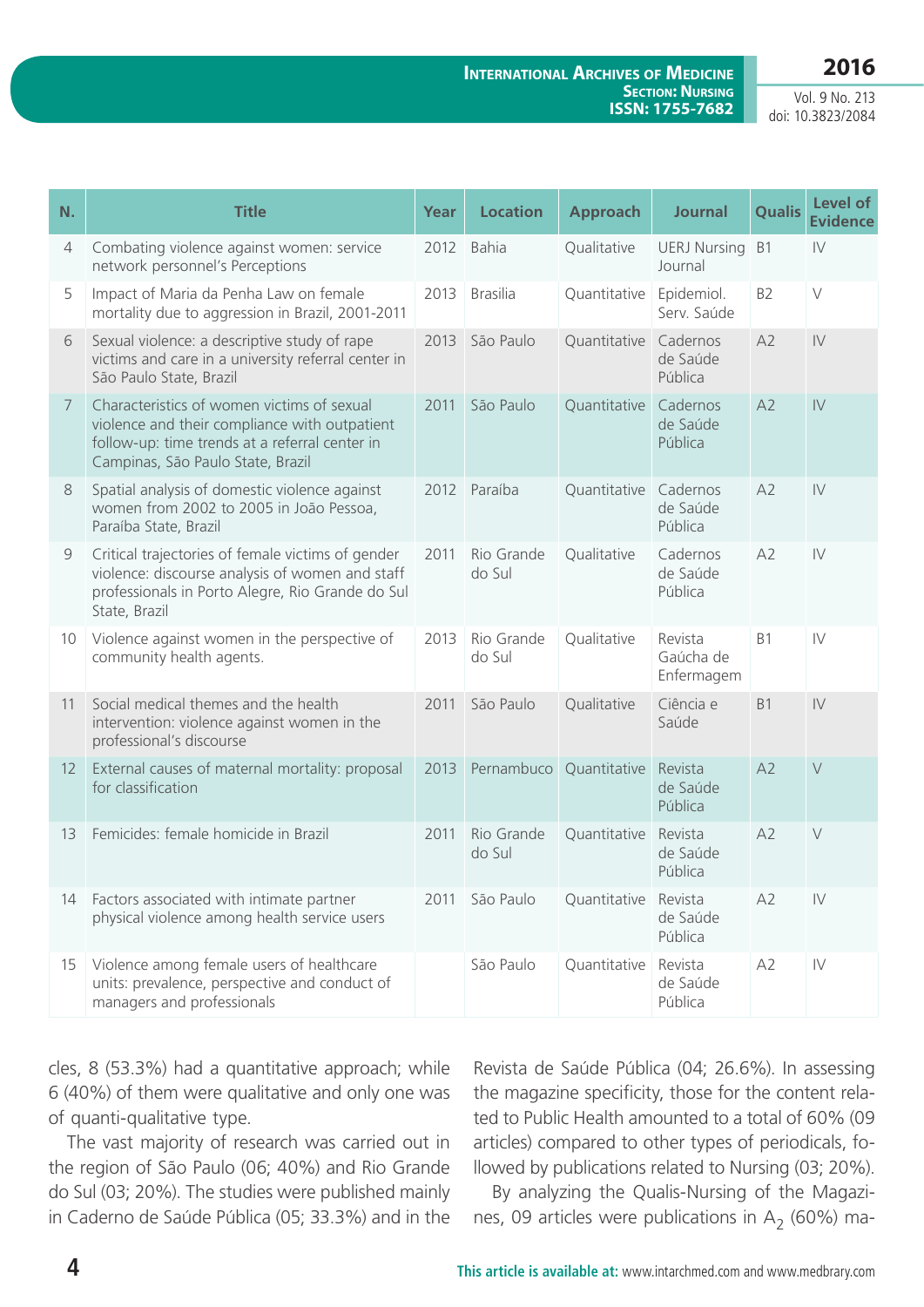gazines, followed by publications in Qualis  $B_1$  (04; 26,6%) and publications in Qualis B<sub>2</sub> (02; 13,4%). Most of these articles was published in 2011 (07; 46.6%), followed by those published in 2013 (05; 33.3%).

Regarding the level of evidence, the sample showed no studies classified in I, II, II and VI levels of evidence, pointing to more publications with IV evidence level (12; 80%), being studies with nonexperimental design with correlational and descriptive qualitative research or case studies; followed by V evidence level (03; 20%), which refers to evidence from studies with case or experiences reports.

Among the articles of the sample that pointed to qualitative analysis, it was noted that a higher percentage sought understanding and addressing violence on the perspective of professionals caring for women victims of violence (7, 78%) while the perception of the women was shown in a much lower percentage (2, 22%).

### **Discussions**

This section provides a discussion on the quantitative approach of the journals and the qualitative approach on the perspective of women and of the professionals who offer assistance to the victim of violence.

#### **Quantitative Approach**

The quantitative approach of the sample points varied visions of the subject of violence. When it comes to sexual violence, two studies were conducted at the State University of Campinas - SP. One was conducted from 2000 to 2006 and the other from 2006 to 2010, but by different authors. Statistical data are similar; most of the victims were white women, young, single and sought treatment in less than 24 hours of the event, held Accident Report, were raped in public places, in the night hours (from 6pm to 6 am), with a predominance of vaginal intercourse, in most of them presented good adhesion to the monitoring of follow-up in the sector. [2,4]

Performing a comparison between the two results, it is noticeable that there was an increase in the number of women victims of sexual violence in the city studied as the indentations made in the sample; in the period from 2000 to 2006 (period of 7 years) 642 women were served, while from 2006 to 2010 (period of 5 years), there were 762 women. [2, 4]

Although research has been carried out in the same service, making use of records / record of service data, it was not possible to cross-comparison the two studies for all the victims' profile data. This inability to compare the studies developed in the same service occurred mainly by the absence of information in those files, limiting the availability of important information.

The study carried out through literature review [5] emphasizes the importance of valuing the characterization of the victims of violence, as well as the characterization of violence and the context in which these occurrences resulted; such data allow progress or not, by applicability of public policy, and guide more effective service strategies.

One study conducted in the city of Recife-PE showed 399 deaths of women of childbearing age from 2004 to 2006. From this total deaths, 196 were due to homicide, for a total of 57% of the sample. It should be noted that 18 deaths by external causes occurred during pregnancy, having occurred yet at the beginning of pregnancy, or early puerperium. These 18 women were mostly black, young people with less than eight years of study, single and their family members were unaware of the existence of pregnancy (72.2% were victims of murder). [6]

Regarding the spatial approach to violence against women, one of the articles shows that from 2002 to 2005, 2,836 incidents were recorded occurrences in the police station for women of the city of João Pessoa, and 36% of the city's neighborhoods had a low incidence of violence in the survey period. Some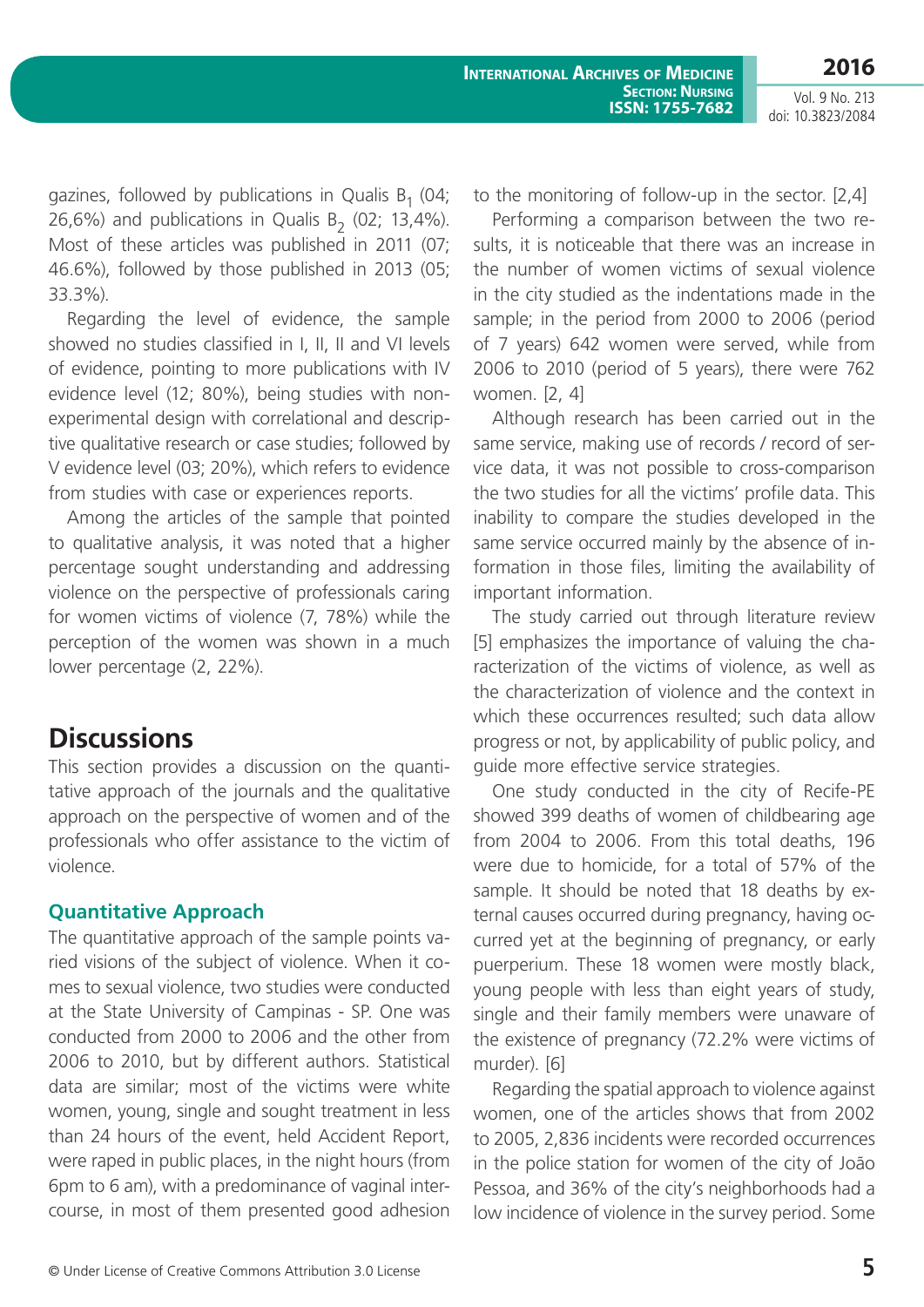neighborhoods presented a risk between 1.5 to 2 times greater than that of the city of João Pessoa. The study still pointed to a mapping and the risk of domestic violence statistics by neighborhood for each year, demonstrating that violence occurred in all regions of the territorial municipality, demonstrating that the violence against women affects all interchangeably, i.e., affecting all social segments, independently of the social condition and the neighborhood where people live. [7]

A survey conducted with 504 women, of these, 34.5% suffered at least one episode of intimate partner violence in life. Most were white, Catholic, with less than 8 years of schooling. Separated, divorced and women with lower education levels were more affected by VPI, whereas age, color, religion, and social class were not related to the occurrence of violence. [8]

The chances of suffering violence were greater to those who were householders (96%), who witnessed violence against the mother (92%) and his partner witnessed violence against mother (96%). The marital situation, schooling and family identity were predictors of violence, mainly by gender conflicts. Although it is a prevalence study, its data are not taken into consideration compared to the general population, given the sample size. [8]

A study carried out with 2,379 women in the municipalities of São Paulo State showed that 84.2% of respondents were between 18 and 49 years old, 66.4% were married, 49.6% were working, 53.5% had at most 8 years of schooling, 42.4% were white. [9]

Among the respondents, 76.5% suffered some kind of violence. 56.4% suffered some intimate partner violence, and if we consider any intimate partner violence in the last 12 months, that number was also high (32.2% of respondents), 12.4% had at least one episode of sexual violence in life. 9

One of the sample journals applied quantitative approach to finding feminicide data (death of women) and it was noticed that in the 2003-2007

period, there were approximately 20,000 female deaths by aggression in Brazil, affecting mainly young women (20 to 30 years old), single (61.4%) and women with low education level (24.5% with 4 to 7 years of study; it is also noteworthy that 39.2% did not have such information), 50.7% were black women and 41.9% were white, and one third of the deaths occurred in the victims' homes (strengthening the cause of homicides due to gender conflicts, i.e., by femicide). [10]

A study of significant relevance conducted by The Lancet also found that higher women's education level is strongly associated with reduced risk of experiencing intimate partner violence in the regions where there is a "naturalization" of gender violence. In this approach, the authors infer that factors linked to culture guided by gender helps to estimate the prevalence of violence against women in this population, further suggesting that this type of violence is substantially reduced with measures to eliminate gender bias.[11]

An investigation was conducted to observe the connection between female murder and precarious living conditions, which pointed paradoxical or inverse connection, in contrast so to studies that make this poverty and femicide ratio [10]. The study drew still important comparisons between variables of living conditions, education, marital status, religion, among others, that made it possible to infer the connection between violence, feminicide and these variables.

#### **Qualitative Approach: Victim's Perception**

With regard to the perception of women victims of violence, the sample articles showed that in the majority of the cases, violence arises from the nearest people, whether family, friends or colleagues. And that, while family members guarantee support and protection to victims, they also advise the permanence in the relationship. [12, 13]

In parallel to this reality, one of the studies showed that battered women know their rights and know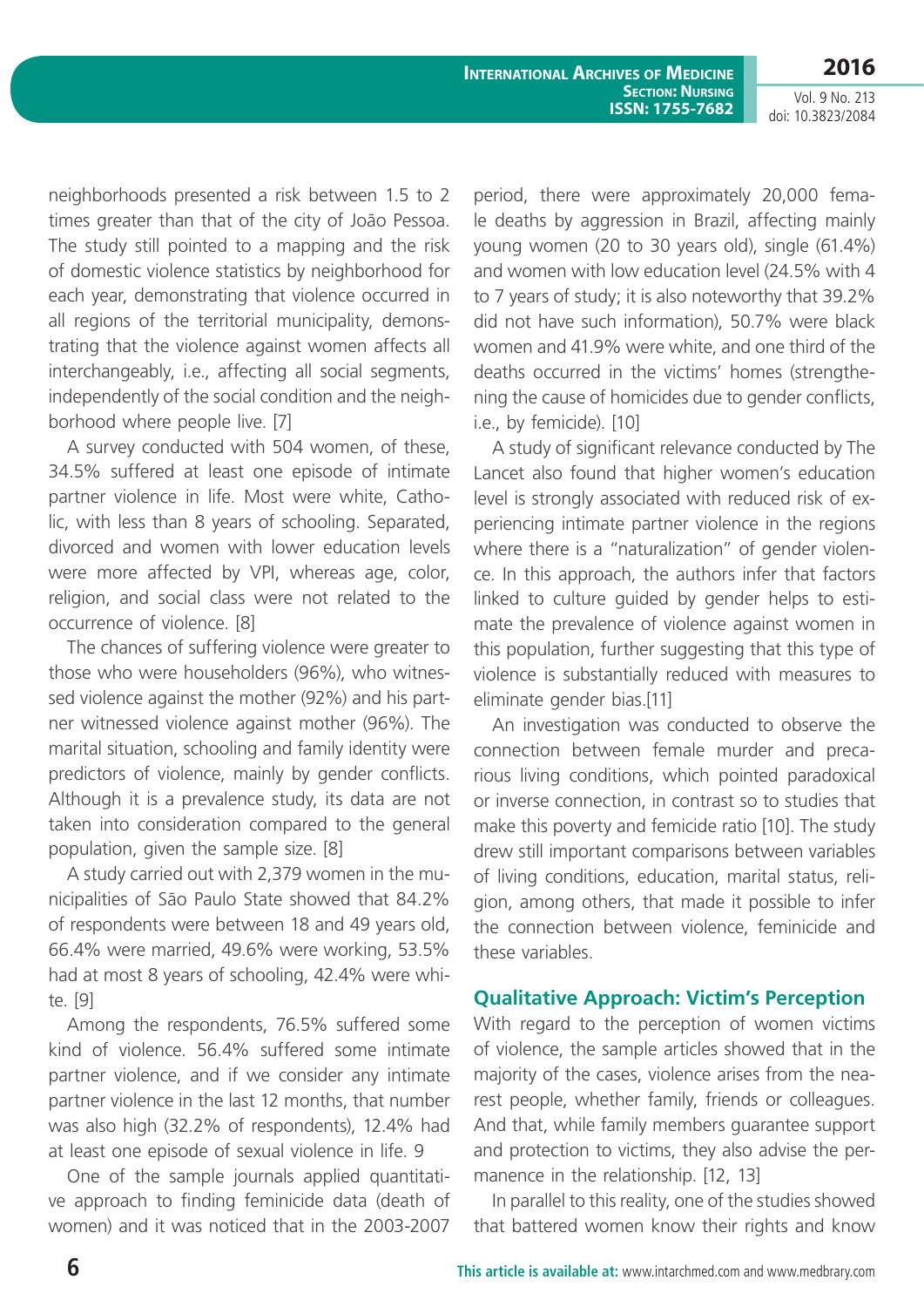**2016**

the Police Station for Women. However, they criticize the way officials listened to their testimony, with no interest to the details of their histories, focusing only on filling the occurrence report, diverting attention to facts, that somehow could make a difference at the time of the complaint. Another point that the battered women reported is that they believed that when making the police report, all the aggression problems would be solved. They still show the failure of protective measures against the offenders, leaving it explicit that when they returned to their homes, mistreatment continued or even was accentuate. [13]

Regarding the feelings of women victims of violence, one of the periodic [13] shows that fear, shame, guilt, family pressures, lack of guidance and situations of financial need still hinder the process of denouncing the violence. Their expectations are commonly associated with motivation to stop the violence through denounces, usually associated with fatigue of experiencing the same situation, in addition to the outrage because the author of aggression is a relative or known person, and for fear of death. They also express hope and expectations of resumed their life plans and finally have peace. [12]

#### **Qualitative Approach: Professionals' Perception**

Surveys were applied in the periodic of the sample, with professionals from various social institutions, since women's police station, military police, to the professional outpatient health, and also of primary care. They present an audience with experience and awareness on the issue, in addition to understanding coherently its missions in each government body, as well as the policy in force. [13, 16] In contrast, one of the journals pointed to professionals who are unaware of the services that can offer support to women victims of violence, as well as its tasks within the service network. [17] And in another article, some of the professionals pointed to the lack of their responsibilities in primary care. [16]

Although they understand well their duties, professionals report various limitations in the application of Maria da Penha Law, such as the detection of violence and domicile invasion, lack of reporting tools, intersectoral communication difficulties, excessive labor demand and lack of financial resources. [13, 17] Another evident limitation, that deserves to be highlighted, is that many of them feel unable to deal with violence against women by lack of training and coping strategies of the relevant issue. [13, 14]

The houses to support women victims of violence are shelters that receive them after the outbreak of violence, when they are in situation of threats of assault and/or at risk of homicide. One of the journals [14] pointed to structural limitation on victim care system, as their municipality does not offer the house to support victims of violence. In contrast, authors of another article [13] show a flow of assistance to abused women, where the shelter is part of the municipal service.

There are still very strong moral impressions that are linked to the theme of violence against women, and these views are sometimes formed by professionals, since they tend to say that the raped woman is responsible for the aggression she experienced, being it a fruit of her personal choices, as evidenced in one of the journals of the sample. [16]

It is understood that the issue of violence against women is not limited to only biological assistance. Thus, some studies [13, 15, 17] show that the performance of the health team in the family health strategy is limited to healing interventions. This reality points us to the need for reinforcements in the care network for victims of violence against women, as well as the development of a comprehensive look at this SUS users, understanding that she will present multiple needs that will pervade the experienced physical violence.

Two journals allocated their research to health professionals in primary care. Both of them highlighted the importance of the Community Health Agent role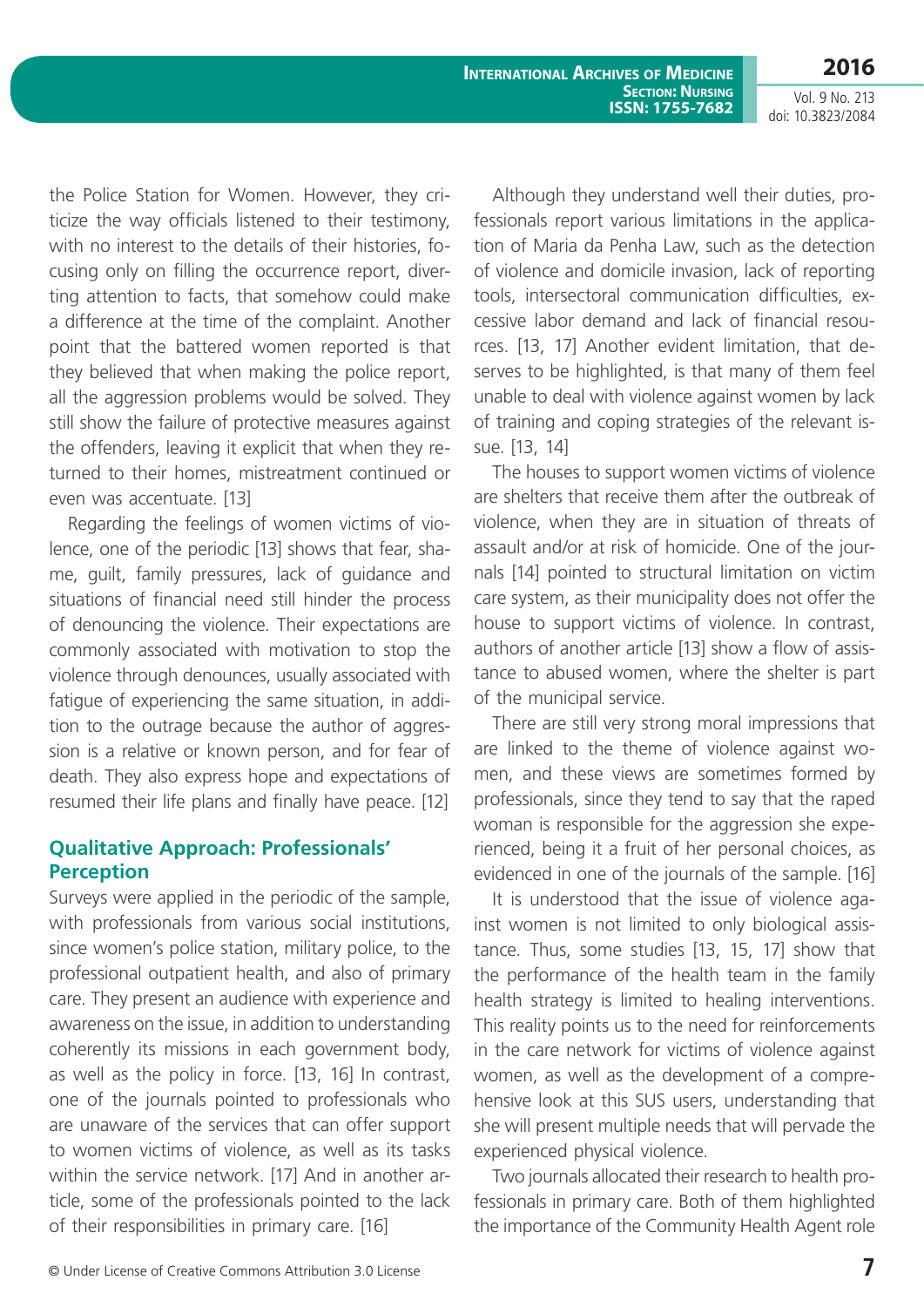as a strategic professional in the detection of violence against women, since he/she has a higher bond of trust and communication with the community. [15, 18] One of the articles pointed to the difficulty in detecting cases of violence and pointed to the host at the healthcare facility unit as an effective strategy to achieve the detection of violence, though it does not perform effective monitoring to women, treating them only in the biological area. [15]

In interviews with professionals of the Family Health Program (PSF) in the city of Campina Grande-PB, it was evident the poor knowledge of services in the networks of attention to women victims of violence in the city, thus underscoring the fragility of these health institutions to prepare the reception and guidance of victims, mainly by not recognizing as an integral part of these networks. [19]

# **Conclusions**

Based on the literature review, it is imminent that the region that most studies violence against women is located in São Paulo, and the Public Health magazines are the most interested in publications on the subject proposal. Most of the articles was published in 2011 and with Qualis of the  $A_2$  magazines.

Some research showed limitations because these were research in documentary data, which were not filled in all the information needed for a more accurate research. Other research would gain greater relevance if the data variables of women who have suffered violence were presented in a separate table, since it would allow more detailed evaluation by other researchers/readers.

It is also noticed the importance of using the O93 code (classification of deaths by external causes such as deaths related to pregnancy/postpartum and indirect obstetric maternal deaths) to make an association of death from external causes and pregnancy, since there is little data and studies with this information, being relevant to develop new surveys throughout the country to enable investigating the magnitude of the occurrence of violence at this stage of a woman's life.

Regarding the perception of women victims of violence, the presence or not of the woman with the aggressor is encouraged by many factors, whether financial, emotional or family. Stressing that often the factor that makes them follow through with the complaint is actually no longer bear the humiliation of being beaten. Thus, women who suffer aggression should be motivated and supported by their families to express their wishes and needs, so that they can in time resume their well-being and their life projects.

Violence against women on the perspective of the professionals who offer them assistance present itself surrounded by theoretical knowledge about their assignments, as well as the knowledge of politics, but present several limitations to achieve the proposal for assistance to these women.

The need for training of professionals who are gateway to the care of women victims of violence is evident through the journals of our sample, particularly concerning the identification of cases, the appropriate host and links with other network services. Another observation scored in the research was the existence of some services and mainly features that enable the empowerment and protection of these victims.

Therefore, this study highlights the importance of understanding violence against women by various government bodies, as well as the need to highlight coping strategies of structural and behavioral constraints that still presents itself as a gap in assistance to the female audience.

### **References**

**1.** Garcia LP, Freitas LRS, Höfelmann DA. Avaliação do impacto da Lei Maria da Penha sobre a mortalidade de mulheres por agressões no Brasil, 2001–2011. Epidemiologia dos Serviços de Saúde [Internet]. July 2013 [cited 2015 Jul7]; 22(3): 383- 9. Available from: http://scielo.iec.pa.gov.br/pdf/ess/v22n3/ v22n3a03.pdf